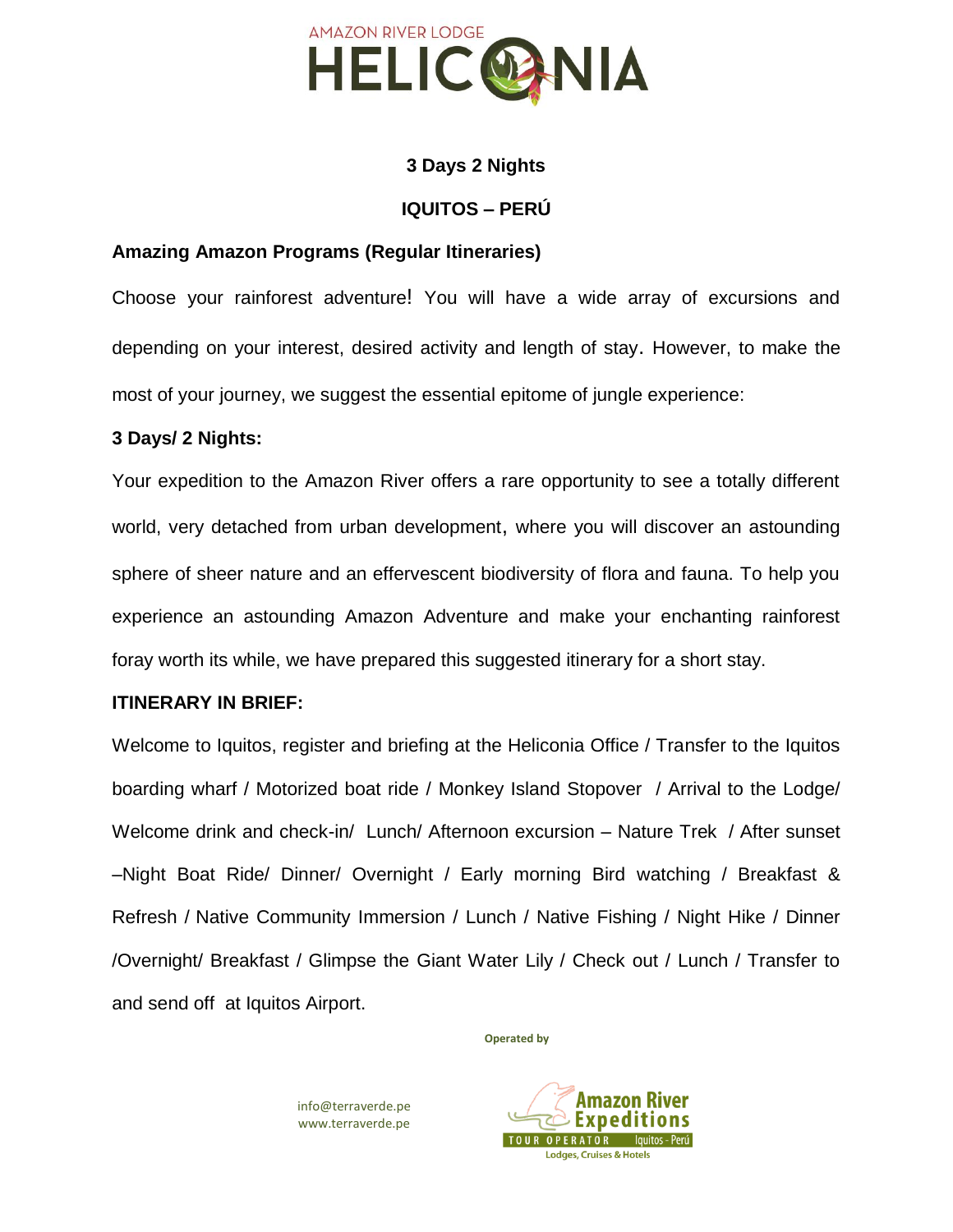

### **DETAILED ITINERARY**

# **Day 01: Lima / Iquitos / Heliconia Amazon River Lodge (L,D)**

You will be met and welcomed by our staff at the Luggage Claim area of the Iquitos Int'l Airport where our staff will assist you and transfer to our Office in Iquitos town proper. A briefing about our services, what to expect during your stay, the do's and don'ts in the jungle and some essential tips will make your stay comfortable**.** Soon after, you will transfer to the Iquitos Port, where you will board one of our speedboats to take you to the Heliconia Amazon River Lodge along the Amazon River.

During the boat ride observe the noticeable convergence of the brown turbid waters of the Amazon River with the dark waters of the Nanay River. Enjoy the impressive jungle landscapes with the rustic small houses of the riverside towns.

Then have a short stopover in Monkey Island (in dry season you will visit Fundo Pedrito), a family social enterprise focused on conserving and protecting endangered monkey species in the Northern Amazon. The goal is to enlighten rainforest guests on the effort to reintegrate monkeys and their survival in the wild. See the monkeys free in this reserve, not in cages. Their temporary stay here depends on their capability to adapt back to its jungle habitat. After a 60 minute boat ride arrive at the Lodge where our staff will welcome you with an exotic jungle drink. Then check-in and settle in your room, at your leisure. Afterward taste your first Amazonia cuisine lunch.

**Operated by**



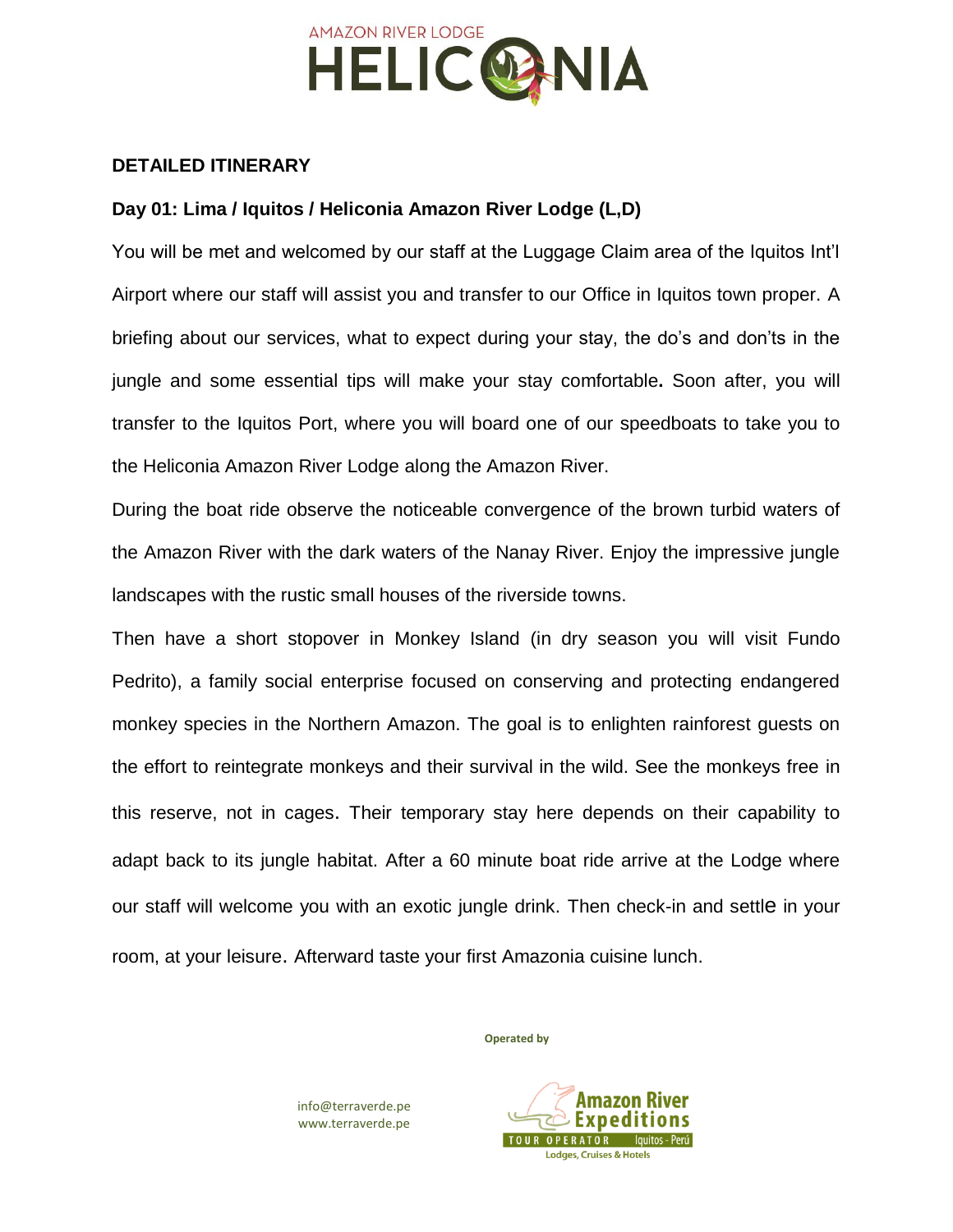

In the afternoon, begin your first excursion: set out to a jungle hike into the Yanamono primary rainforest reserve, for approximately two hours accompanied by our expert guides. They will point out and identify several flora species such as heliconia flowers, medicinal plants and giant trees. You will also have the chance to sight several birds species such as the Turkey Vulture *(Cathartes Aura),* Black Fronted Nanbird *(Monasa-Atia),* And with a little luck you will be able to view a family of small monkeys such as marmosets *(Saguinus Fusicollis*), the Titi *(Callicebus Mollock Mollock)* and the squirrel monkey *(Saimiri Boliviense)*.

Return to the lodge for rest and relaxation and be enthralled by your first, must-not-miss Amazon Sunset. As the darkness of evening comes around, take a boat ride along one of the Amazon River's tributaries for an exciting evening in the jungle. With no lights, the jungle flora and fauna sparkle along the river's edge. Your expert boat guide to take you to where you can appreciate and listen to the magical sounds of the jungle. If it is a clear night, you will see the bright magnificent moonlight, as well as observe the stars and constellations. With some luck you can also see some falling stars which are quite common in the area. Then motor back to the Lodge to rest and relax for an early wake up the next day.

### **Day 2: Heliconia Amazon River Lodge (B,L,D)**

Rise early for the Morning Bird Watching to see the birds flocked together during their morning feeding time, You will start very early going by boat to one of the several

**Operated by**

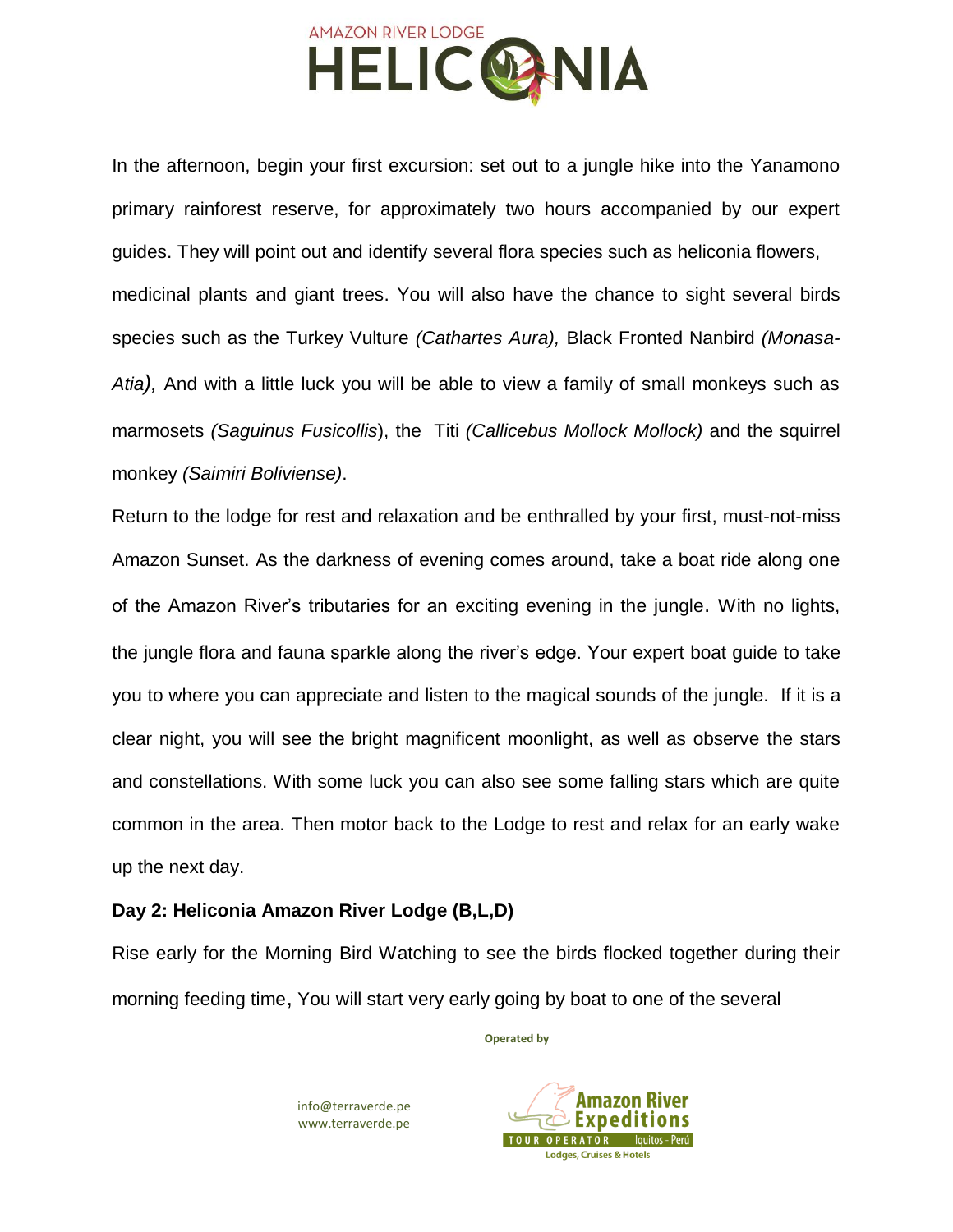

streams to look out for a number of variety of Amazon birds. You will be looking out for birds such as the Tuki*(Jacana Jacana)*, Ringed Kingfisher *(Ceryle-Torquata),* Black-Collared Hawk *(Busarellus nigricollis),* among others. Thereafter, you will return to the lodge, for a scrumptious and energizing breakfast.

Take a little rest, and then you will visit a riverside village to see an indigenous tribe of the Yaguas community where you will have the opportunity to learn and see their way of life along the Amazon River. See their homes, school, church, shops. Interact with the people, learn their techniques of fishing and farming. Observe their customs and tradition, and get enlightened by their unaffected and austere way of living.

In the afternoon, you will set off to a Native Fishing expedition unto one of the small tributaries of the Amazon River. Learn the local techniques of fishing and for the most daring you can try to fish for Piranhas. If you are lucky you have your catch cooked for lunch, when you return to the Lodge. During this excursion you can also have the opportunity to look out for the Pink River Dolphin (*Inia Geoffrensis*). Return to the Lodge for lunch.

In the evening, consider the Night Hike. Go on an enchanting evening trek within the secure periphery of the Lodge and you will witness the entrancing transformation from daytime to a night atmosphere. As you adjust to the dark environment you will appreciate the rainforest takes on a very different character and be aware of the existence and habits of nocturnal jungle animals. It's the best time to see stunning tree

**Operated by**

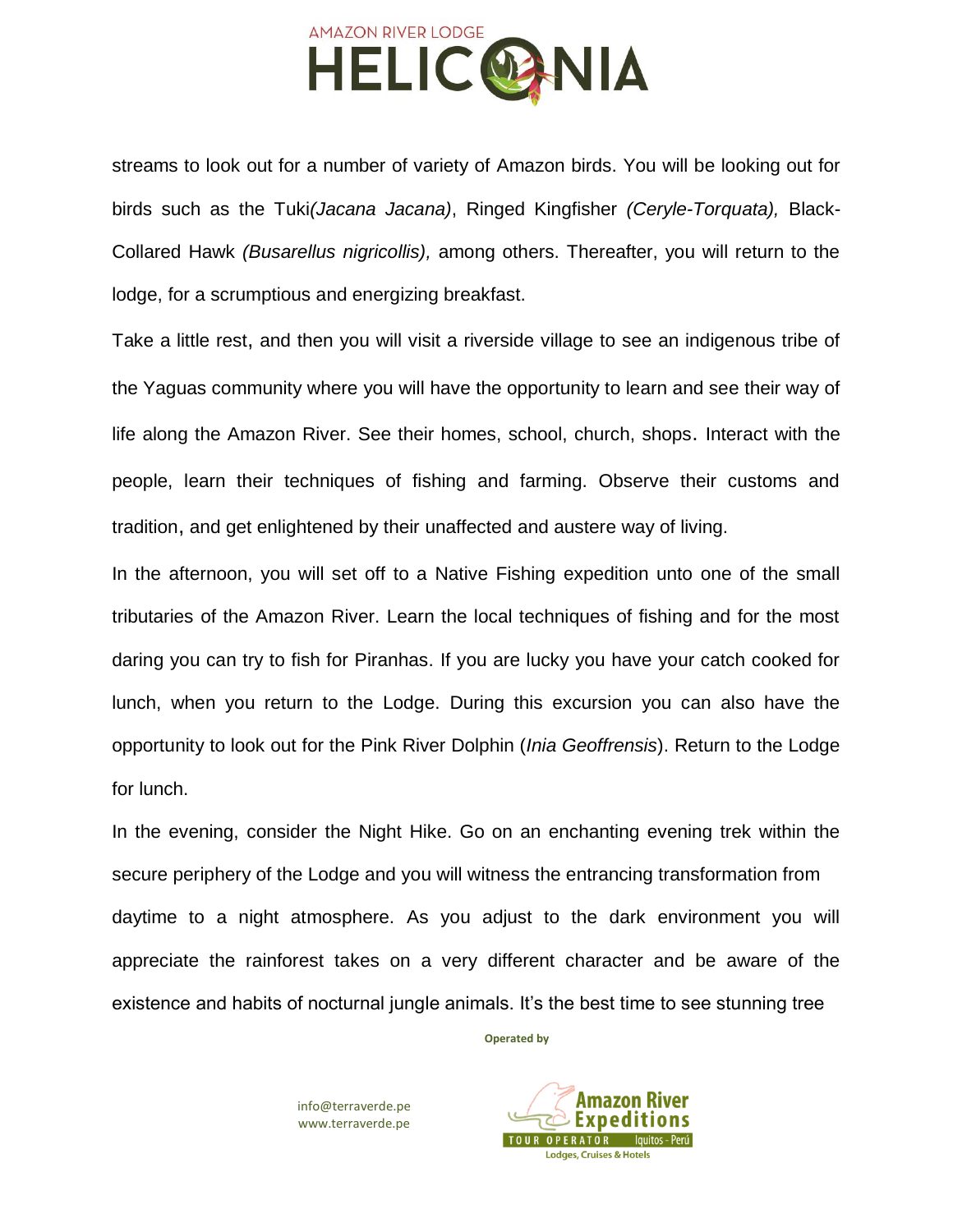

frogs, shy snakes, and other rainforest creatures that only come out at night. Notice a range of completely distinctive fauna from the day as you listen to magical sounds of insects, birds, jungle cats and night owls. After 30 minutes of hike we back to the Lodge for Dinner.

# **Day 3: Heliconia Amazon River Lodge/ Iquitos / Lima (B,L)**

Enjoy a delicious breakfast before we will board the boat towards a lake in Yanamono Island where you will be able to glimpse the Giant Water Lily, the *Victoria Regia*, the "Queen of water lilies". Now renamed *Victoria Amazonica*, these native flora in the shallow waters of the Amazon River basin are mostly found in oxbow lakes and bayous. You may see some flowers that are white as they bloom on the first night some that have turned pink on the second night after blooming. They can grow to 40 cm in diameter, and are pollinated by scarab beetles. *Victoria Amazonica* is well known for its huge circular leaves, which are often pictured with a small child sitting at the center of its leaf to display their size and strength. Return to the Lodge for lunch and check-out. After lunch, depending on your flight schedule, transfer to Iquitos City and according to your departure, transfer to the airport.

### **This program does not include:**

• Beverages: juices, sodas, soft drinks and any alcoholic drinks. (Tea and coffee are complimentary)

**Operated by**

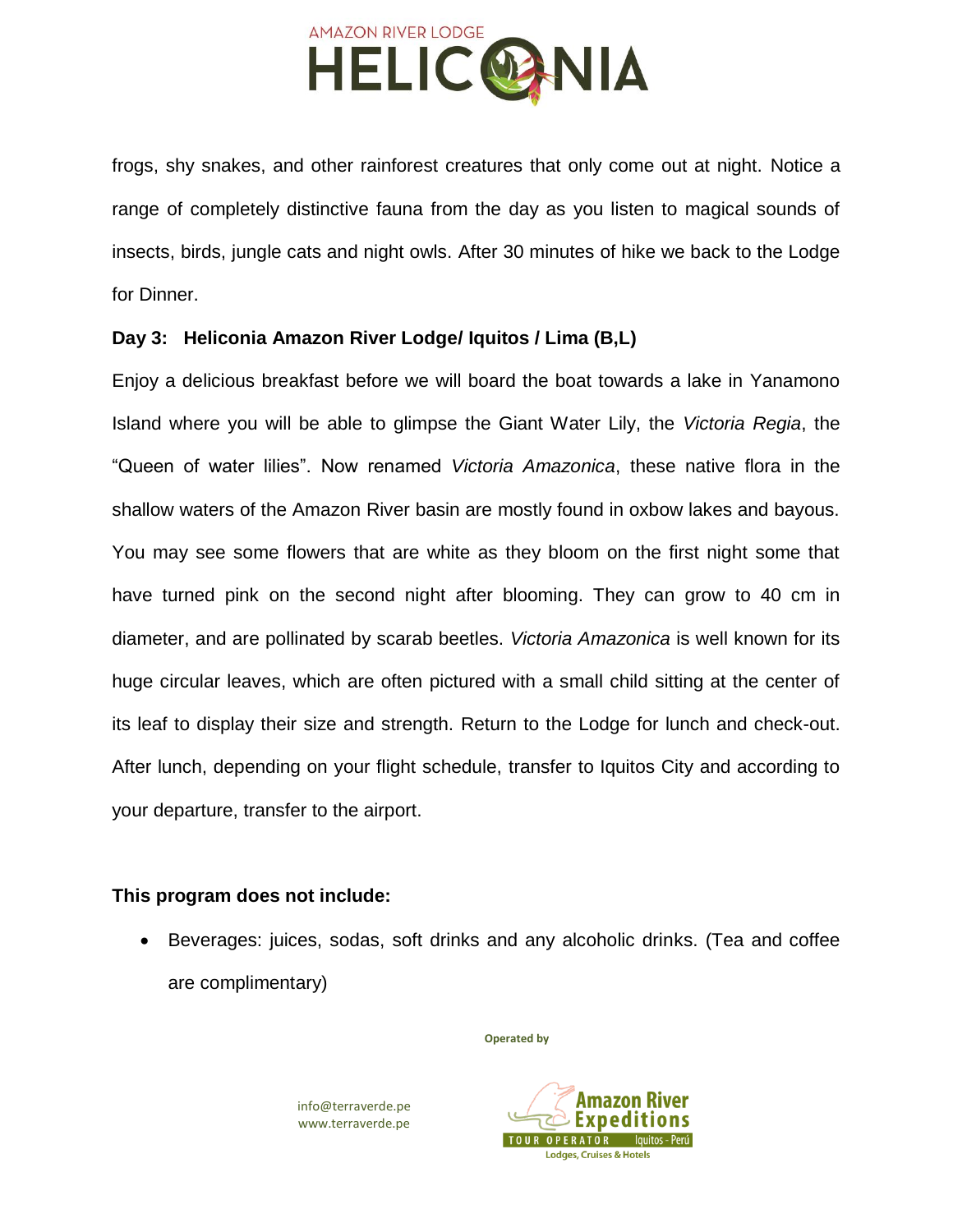

- Flight tickets Lima/Iquitos/Lima and airport taxes.
- Tips.

#### **Important notes**

- Meet our driver in his booth  $# 5$  at the luggage claim area.
- Our Programs may vary according to flight arrival / departure changes or weather conditions.
- For this program we recommend to take morning flights to Iquitos and your returning flight to Lima in the afternoon.
- Departures from Iquitos to Heliconia Lodge: just in the morning ( max. 10:00 am)
- Departures from Heliconia Lodge to Iquitos is at 14:00 pm
- Check in: 13:00 pm / Check out: 12:00 pm

### **What to wear**

It is important that you bring only necessary clothing and travel gear to the lodge. Due to weight and space limitations on the domestic flight and on the boat to the Lodge, passenger luggage is limited to 10 kg. (22 lbs.) per person. You may store some of your luggage in our office in Iquitos City and take only the most essential during your stay.

• Light cotton clothes, pants and long sleeve shirts (preferably in earth colors: olive green, light brown/khakis of light, breathable, quick-dry material; please avoid using white color in the jungle)

**Operated by**